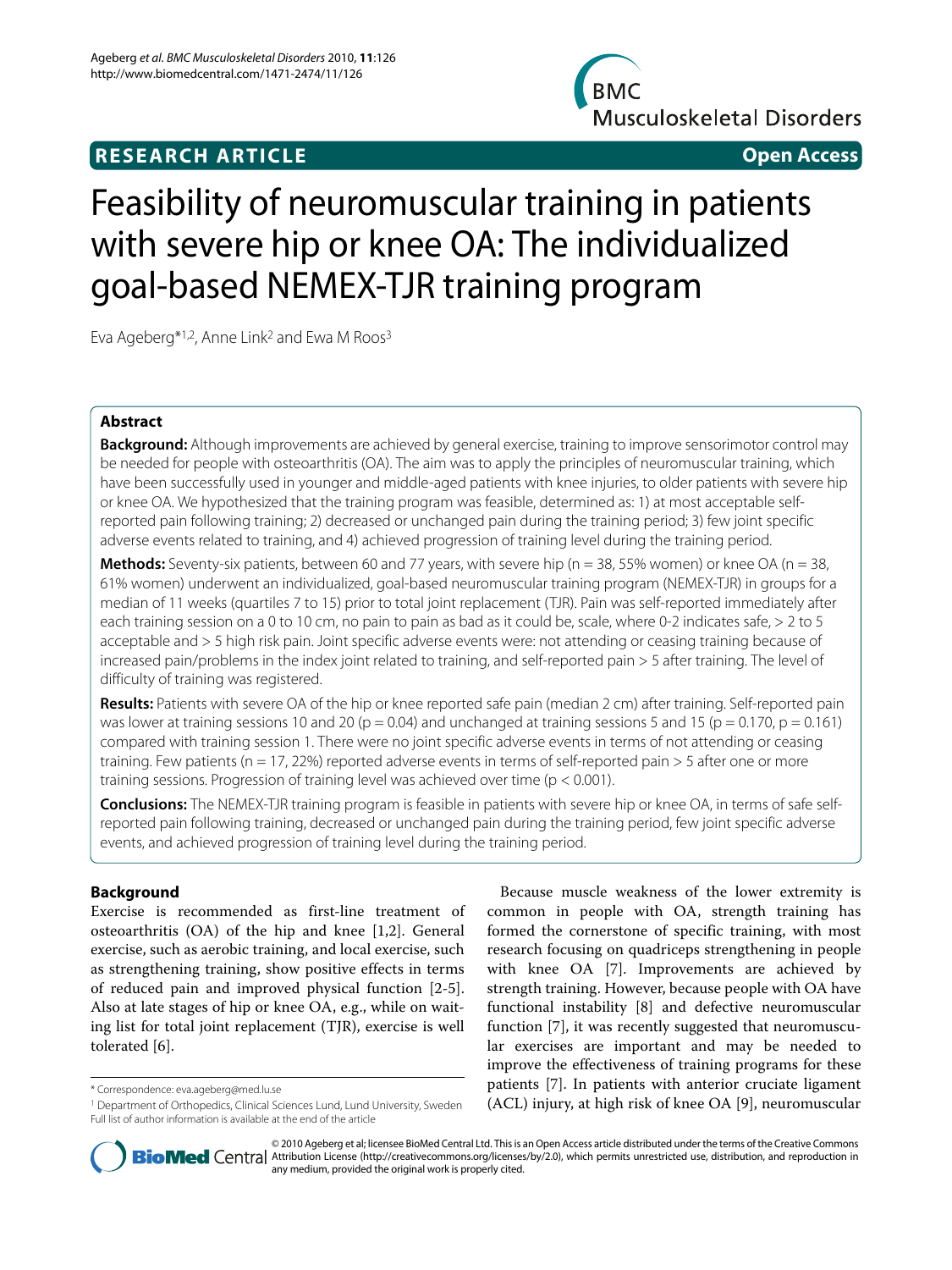training has gained recognition over more traditionally used strength training in the past 10 to 15 years [\[10](#page-6-0)]. Neuromuscular training is also successfully used in the prevention of knee injuries [[11](#page-6-1)].

There are some principal differences between neuromuscular and strength training programs. The aim of neuromuscular training programs is to improve sensorimotor control and achieve compensatory functional stability. Functional, weight-bearing exercises are used in various positions, resembling conditions of daily life and more strenuous activities. The quality of the performance in each exercise is emphasized and the level of training and progression is guided by the patient's neuromuscular function [\[12](#page-6-2)]. Strength training programs usually consist of non-weight-bearing exercises training isolated muscles selectively, and sometimes also weight-bearing exercises are used, involving multiple joints. The quantity of muscle output is emphasized and the level of training and progression is guided by the patient's one-repetition maximum [\[7](#page-5-4)].

A neuromuscular training method, based on biomechanical and neuromuscular principles [[13\]](#page-6-3), has been successfully used and evaluated in younger [\[12](#page-6-2)-[15](#page-6-4)] and, recently, also in middle-aged [[16\]](#page-6-5) patients with knee injuries (ACL, meniscal injury), who are at high risk of OA [[9,](#page-5-6)[17\]](#page-6-6). These principles apply also to other knee injuries/ diseases and to other joints in the lower extremities [[12,](#page-6-2)[14\]](#page-6-7). The aim of this study was to apply the principles of neuromuscular training to older patients with severe hip or knee OA. We hypothesized that the neuromuscular training method was feasible in these patients, determined as: 1) at most acceptable self-reported pain following training; 2) decreased or unchanged pain during the training period; 3) few joint specific adverse events related to training, and 4) achieved progression of training level during the training period.

# **Methods**

#### **Patients**

Seventy-six patients (44 women) between 60 and 77 years old with severe primary OA of the hip ( $n = 38, 55\%$ ) women) or knee ( $n = 38, 61\%$  women), all assigned for TJR, were recruited from the Department of Orthopedics, Lund University Hospital during 2007-2009 (Table 1). Exclusion criteria were co-morbidities influencing physical activity (e.g., other musculoskeletal disorders,

neurological diseases), TJR in any hip or knee in the last 12 months, dementia, and not understanding the Swedish language.

The research ethics committee at Lund University approved the study (LU 81/2006) and the participants signed a written informed consent.

# **Neuromuscular training method**

#### **Principles of neuromuscular training**

The neuromuscular training method, based on biomechanical and neuromuscular principles, aims to improve sensorimotor control and achieve compensatory functional stability. Sensorimotor control (also called neuromuscular control) is the ability to produce controlled movement through coordinated muscle activity, and functional stability (also called dynamic stability) is the ability of the joint to remain stable during physical activity [\[18](#page-6-8)]. The neuromuscular training method has been evaluated in younger patients with ACL injury [\[12](#page-6-2)-[15](#page-6-4)] and in middle-aged patients with meniscectomy [\[16](#page-6-5)[,19](#page-6-9)]. The biomechanical and neuromuscular principles have been described in detail previously [[12-](#page-6-2)[14](#page-6-7)[,16](#page-6-5)]. These principles apply also to other knee injuries/diseases and to other joints in the lower extremities, since the training aims at resembling conditions in daily life and more strenuous activities [\[12](#page-6-2)[,14](#page-6-7)].

The principles include the following: *Active movements in synergies* of all the joints in the injured extremity are included. The movements start with the uninjured extremity, initiating the normal movement and applying *bilateral transfer effect of motor learning* to the injured leg. To improve sensorimotor control, exercises are mainly performed in *closed kinetic chains* in different positions (e.g., lying, sitting, standing) in order to obtain low, evenly distributed articular surface pressure by *muscular coactivation*. The model emphasizes the enhancement of antigravity *postural functions* of weightbearing muscles and the provocation of *postural reactions* in the injured leg by using voluntary movements in the other lower extremity, trunk and arms. The goal is to obtain equilibrium of loaded segments in static and dynamic situations without undesirable compensatory movements, with the aim of acquiring postural control in situations resembling conditions of daily life and more strenuous activities. Thus, the *quality of the performance* in each exercise with an appropriate position of the joints in rela-

| <b>Characteristic</b>               | Hip OA $(n = 38)$ | Knee OA ( $n = 38$ ) | All $(n = 76)$ |
|-------------------------------------|-------------------|----------------------|----------------|
| Women $(n \ (\%))$                  | 21(55)            | 23(61)               | 44 (58)        |
| Age (y), mean (SD)                  | 67(3.8)           | 69 (4.3)             | 68 (4.1)       |
| BMI (kg/m <sup>2</sup> ), mean (SD) | 27.8(4.3)         | 29.9(4.5)            | 28.9(4.5)      |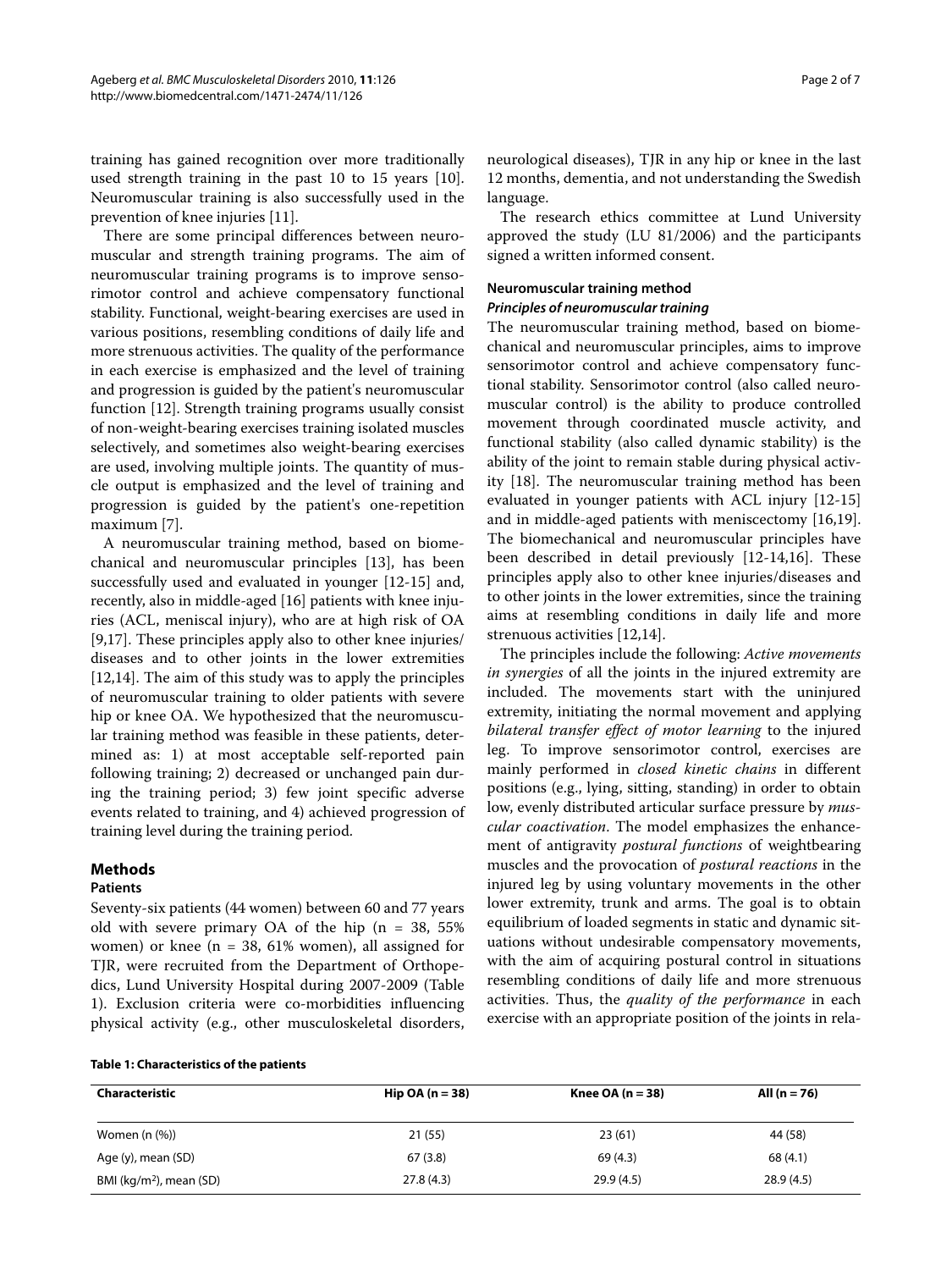tion to each other (postural orientation), i.e., with the hip, knee and foot well aligned, is emphasized.

The level of training and progression is guided by the patient's neuromuscular function and with regard to the affected joint structures. Strength, coordination, balance, and proprioception are all included in the exercises. Although these aspects are all included, the main focus can be, e.g., balance in one exercise and strength in another. To achieve the desired requirement of postural activity, the patients perform the exercises in various positions, i.e., lying, sitting, and standing. Progression is provided by; varying the number of, direction, and velocity of the movements; increasing the load; and/or changing the support surface.

We have named the neuromuscular training method NEuroMuscular Exercise (NEMEX). Since the training method is based on principles, an ending is added after NEMEX to indicate the patient group to which the specific program applies. In this particular study, including patients assigned for TJR, the training program is called NEMEX-TJR.

#### **The NEMEX-TJR training program**

We have applied the principles of neuromuscular training in the NEMEX-TJR training program as follows: The training sessions consists of three parts: warming up, a circuit program, and cooling down. The warm-up period consists of ergometer cycling for 10 minutes. The circuit program comprises four exercise circles, including neuromuscular exercises with the key elements: core stability/ postural function; postural orientation; lower extremity muscle strength; and functional exercises. The exercises are mainly performed in closed kinetic chains. Because muscle weakness of the lower extremity, particularly the quadriceps, is common in patients with OA, exercises in open kinetic chains are also used to improve muscle strength of the knee and hip muscles. One or two exercises are performed in each exercise circle. Each exercise is performed 2-3 sets \* 10-15 repetitions, with rest corresponding to one set, between each set and exercise. The exercises are performed with both the non-affected and the affected leg, although focus is on the affected leg. To allow for progression, three levels of difficulty are given for each exercise. Progression is made when an exercise is performed with good sensorimotor control and good quality of the performance (based on visual inspection by the physical therapist) and with minimal exertion and control of the movement (perceived by the patient). The last part of the training program includes cooling down, and stretching exercises for the lower extremity muscles (10 minutes). The exercises in the three parts of the training program are given in the additional file [1.](#page-5-7)

Training took place in groups, under the supervision of an experienced physical therapist specializing in training of musculoskeletal disorders. On average, about 10 patients attended a training session. Patients continuously entered the group training, i.e., the group held both novice patients and those who had participated in several training sessions and, thus, were more familiar with the training. During each group training session, each participant was monitored individually so that the exercises were performed at a training level according to their neuromuscular function. The patients were offered 2 training sessions a week of 60 minutes each. The training sessions took place late morning/before noon, since patients with hip or knee OA often report more pain early morning and in the afternoon. The patients participated in the training until they underwent TJR. The number of weeks of training was dependent on the waiting list for surgery, and was not pre-defined in the study.

Pain is a major symptom for patients with hip or knee OA. Therefore, we included a scale for monitoring pain during training (additional file). The patients were told that pain was allowed up to 5 on a 0 to 10 scale during and after the training session [\[20](#page-6-10)]. They were also told that the day after training, pain should subside to "pain as usual". If pain did not subside, the level of training was reduced [\[20](#page-6-10)].

# **Assessment**

#### **Self-reported pain**

A visual analog scale (VAS) graded from 0 to 10 was used for patient-reported pain after each training session, where 0 is "no pain" and 10 "pain as bad as it could be" [[20\]](#page-6-10). Pain up to 2 on the scale was considered "safe", pain up to a level of 5 was considered "acceptable", and pain above 5 was considered "high risk" [[20](#page-6-10)]. The last consecutive 36 patients reported pain before and after each training session (both were rated after the training session, to avoid focusing too much on joint pain).

# **Joint specific adverse events**

Joint specific adverse events were determined as: 1) not attending a training session and/or ceasing training because of increased pain/problems in the index joint related to the training; and 2) self-reported pain > 5 on the 0 to 10 scale after training. The number of weeks of training, and the number of training sessions were recorded. The reasons for not attending a training session, i.e., because of increased joint specific pain/problems related to the training or to other reasons (workrelated, unrelated injury or illness, travel, personal reasons) were registered.

#### **Progression of training level**

The level of training (1, 2, or 3), based on the physical therapist's estimation of the average level of all exercises that a patient performed during a training session, was registered after each training session.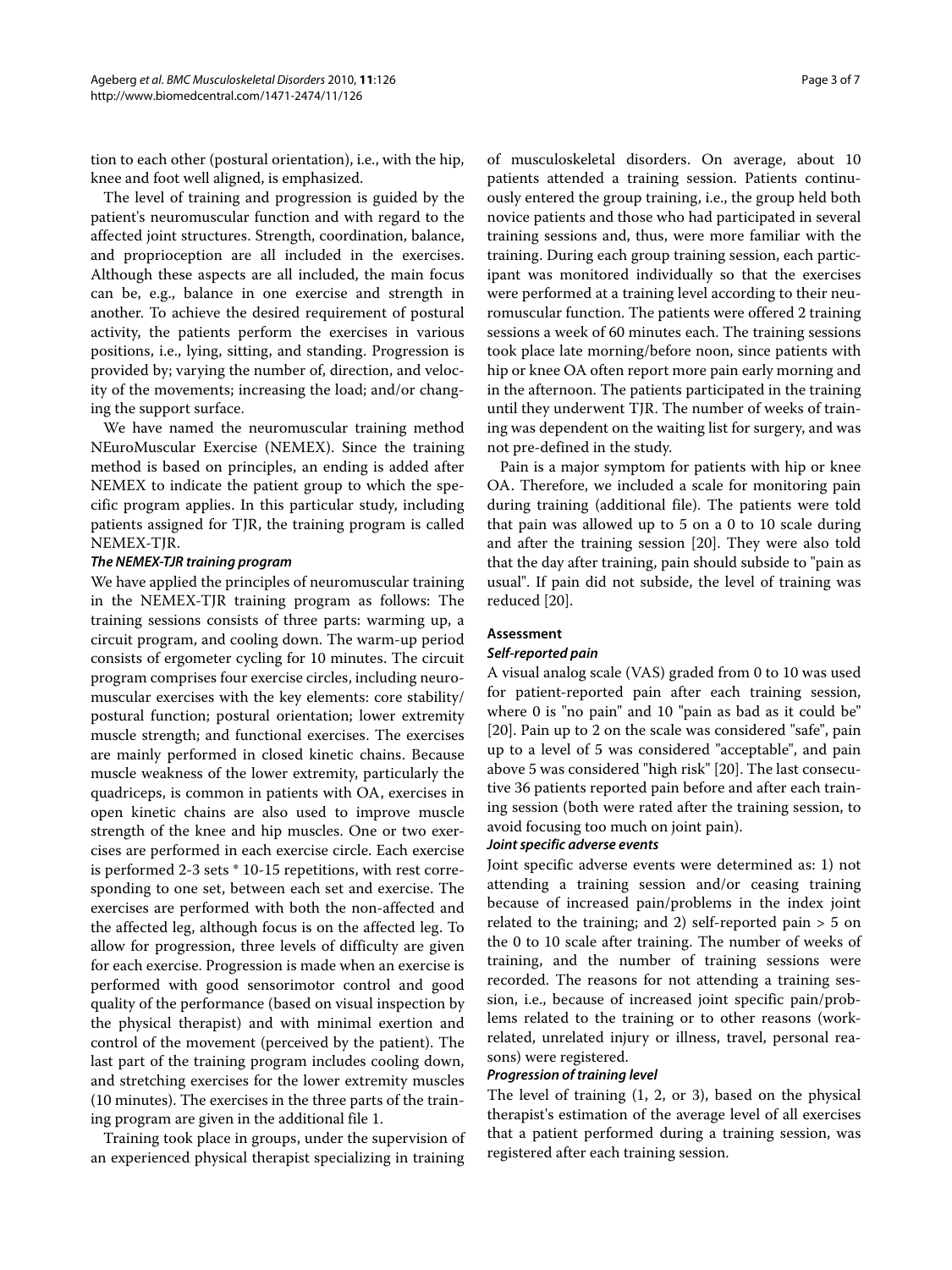### **Statistical analysis**

There were no differences in results between men and women and they were, therefore, analyzed as one group. The median value of self-reported pain on the 0 to 10 scale was calculated for each patient. Self-reported pain at training sessions 1, 5, 10, 15 and 20 was used for comparisons over time. The Wilcoxon signed rank test was used for comparisons over time, and in this analysis the patients with hip and knee OA were analyzed together since there were no differences between the groups. There were too few patients with self-reported pain before training at training sessions 15 and 20 to allow for comparison with self-reported pain at the first training session. Therefore, in the analysis of self-reported pain before training over time, training session 1 was compared with training sessions 5 and 10, respectively, only. Spearman's rank correlation coefficient was used to study the relation between self-reported pain and number of weeks of training, number of training sessions, and level of training.

#### **Results**

#### **Self-reported pain after training sessions**

The median (quartiles) self-reported pain on the VAS after training was 2 cm (1 to 3) in patients with hip OA and 2 cm (1 to 4) in patients with knee OA. The overall percentage of training sessions with acceptable pain was 93.8 (Figure [1](#page-3-0)). Self-reported pain after training did not change from training session 1 (baseline) to training session 5 (median difference 0,  $p = 0.170$ ,  $n = 65$ ). Selfreported pain was lower at training session 10 than at training session 1 (median difference -0.5,  $p = 0.04$ ,  $n =$ 

<span id="page-3-0"></span>

53). There was no difference in self-reported pain at training session 15 compared with training session 1 (median difference 0,  $p = 0.161$ ,  $n = 31$ ). Self-reported pain was lower at training session 20 than at training session 1 (median difference -0.5,  $p = 0.04$ ,  $n = 16$ ).

#### **Self-reported pain before vs. after training sessions**

In the subgroup of patients that reported pain both before and after training, there was no difference in median (quartiles) pain before vs. after training in those with hip OA  $(2.5 (2-3.25)$  vs. 2.75  $(2-3)$ , p = 0.357, n = 14) or in those with knee OA  $(3 (2-4) \text{ vs. } 2.5 (1-4), p = 0.402, n$ = 22). There was no difference in self-reported pain before training at training session 1 compared with training session 5 (median difference 0, quartiles  $-1-1.75$ , p = 0.552, n = 32) or training session 10 (median difference 0, quartiles  $-2-1$ ,  $p = 0.534$ ,  $n = 26$ ).

# **Joint specific adverse events Not attending or ceasing training**

All patients were able to perform the training program at all sessions that they attended. There were no adverse events in terms of not attending a training session or ceasing training because of increased pain/problems in the index joint related to the training. All patients except 2 continued training until surgery. One of the 2 patients that discontinued training, ceased the training after 3 weeks (4 sessions) because of generally more pain (i.e., not joint specific) and disappointment since the surgery had been postponed for reasons not related to the joint disease or the training. The other patient did not turn up at the training after 2 weeks (3 sessions) for unknown reasons.

#### **Self-reported pain > 5**

One patient with hip OA and 2 patients with knee OA reported median pain above 5 on the 0 to 10 scale after training. Seventeen  $(22%)$  patients (hip OA n = 5, knee OA  $n = 12$ ) reported pain > 5 after one or more training sessions. Six of these reported pain > 5 after one training session, and 11 patients reported pain > 5 after 2 or more training sessions.

#### **Progression of training level**

The median (quartiles) training level was 2 (2 - 3) both in patients with hip OA and in those with knee OA. Progression of training was made from training session 1 to training session 5 (median difference 1,  $p < 0.001$ ), and from training session 5 to training session 10 (median difference  $0$ ,  $p < 0.001$ ). No progression was made from training session 10 to training session 15 (median difference 0,  $p = 0.083$ ) or from training session 15 to training session 20 (median difference  $0$ ,  $p = 0.317$ ). The number of patients training at the three different levels over time is given in Figure [2](#page-4-0).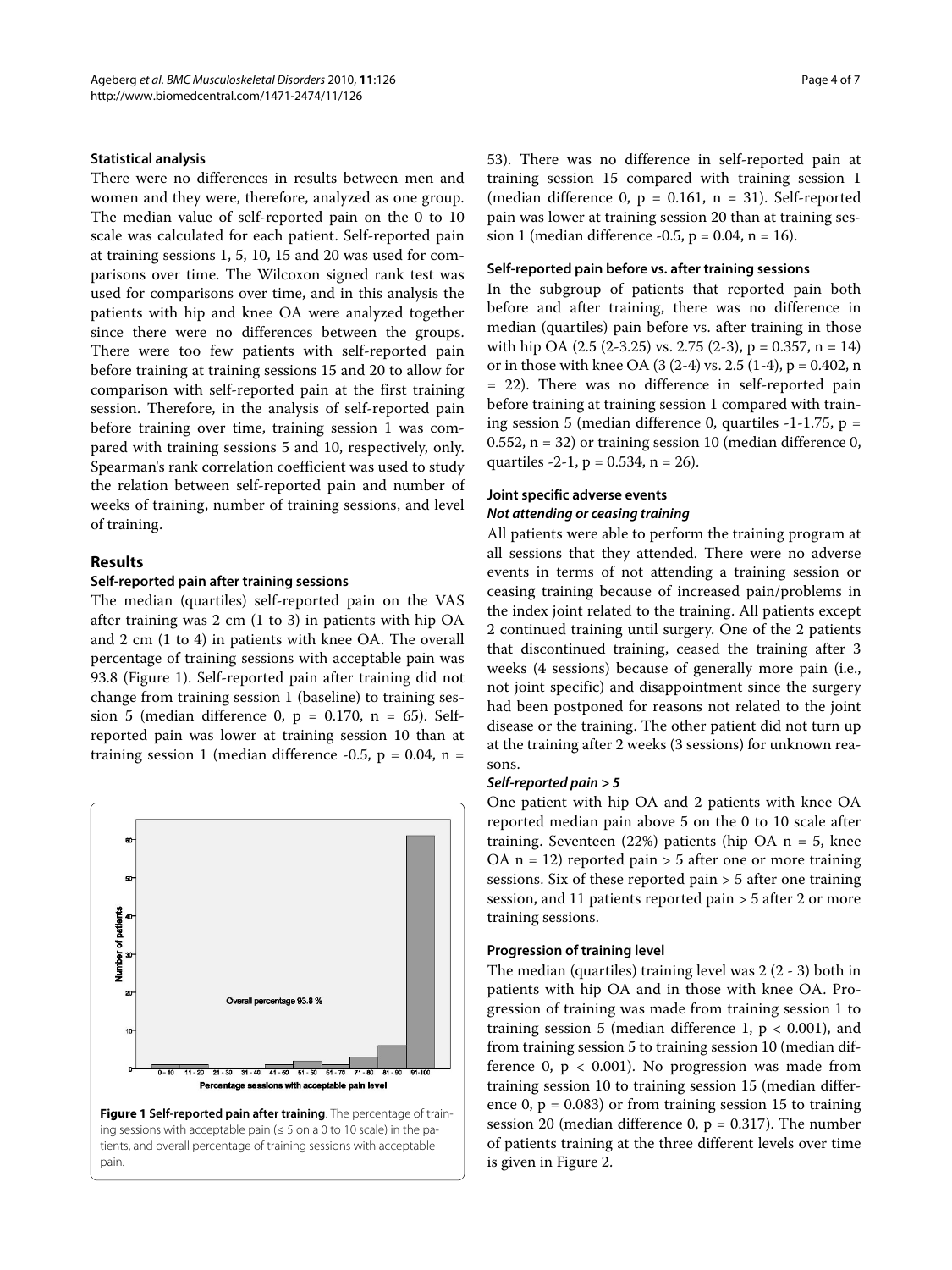<span id="page-4-0"></span>

#### **Relation between self-reported pain and training**

The median (quartiles) number of weeks of training was 11 (7 to 15) for patients with hip OA and 11 (8 to 14) for patients with knee OA. The median (quartiles) number of training sessions was 14 (10 to 18) for patients with hip OA and 13 (9 to 20) for patients with knee OA. In patients with hip or knee OA, respectively, there was no or low correlation between median self-reported pain after training and number of weeks of training  $(r_s = -0.02,$  $p = 0.90$ , and  $r_s = -0.03$ ,  $p = 0.86$ ), number of training sessions ( $r_s$  = -0.20, p = 0.23, and  $r_s$  = -0.10, p = 0.57), and level of training ( $r_s = -0.29$ ,  $p = 0.08$ , and  $r_s = -0.03$ ,  $p =$ 0.87). This indicates that a higher number of training sessions (or weeks) and a higher level of training were not associated with more self-reported pain.

#### **Discussion**

To our knowledge, this is the first study applying the principles of neuromuscular training, successfully used in younger and middle aged individuals with knee injury, to older people with severe hip or knee OA. We found that the individualized, goal-based neuromuscular training program, the NEMEX-TJR, was feasible in these patients in terms of safe self-reported pain after training, decreased or unchanged pain during the training period, few joint-specific adverse events, and achieved progression of training level during the training period.

General exercise, such as aerobic exercise and strength training, is generally recommended for improving overall health. General exercise is also recommended for people with OA, since such interventions show positive effects in terms of reduced pain and improved function [[5,](#page-5-2)[21-](#page-6-11)[23](#page-6-12)]. The muscles contribute considerably to stabilizing the joints [\[24](#page-6-13)], and, therefore, training targeting the more specific needs related to the joint injury/disease has an important role in the treatment. It was suggested that joint-specific strengthening exercises are needed in the management of OA [\[4](#page-5-8)[,22](#page-6-14)], and training programs have traditionally focused largely on strengthening lower extremity muscles [[7\]](#page-5-4). However, neuromuscular training is successfully used in the prevention and treatment of knee injuries [\[10](#page-6-0)-[12,](#page-6-2)[16,](#page-6-5)[25\]](#page-6-15), i.e., in people at high risk of knee OA [[9](#page-5-6),[17\]](#page-6-6). Such training may be important also for people with OA [[7\]](#page-5-4).

Neuromuscular training aims to improve sensorimotor control and obtain compensatory functional stability. Knee injury (ACL injury, meniscal injury, cartilage damage) leads to functional instability, i.e., a sudden loss of control of the injured joint in a weight-bearing position, and defective neuromuscular function (e.g., reduced strength and functional performance, differences in movement and muscle activation patterns, proprioceptive deficiency, and impaired postural control) [\[12](#page-6-2)[,16](#page-6-5)[,26](#page-6-16)]. These limitations are also reported by and observed in people with OA [[7,](#page-5-4)[8\]](#page-5-5). In our opinion, this warrants the use of neuromuscular training in people with OA.

Although most studies deal with general exercise in hip or knee OA, there are some studies on training in people with OA where functional exercises are used [[27](#page-6-17)[-29](#page-6-18)]. However, key components of neuromuscular training were lacking in these studies; principles of training, and level and progression of training, allowing an individualized approach, was described only in a case-report [\[27](#page-6-17)], and the quality of performance of exercises was not mentioned in any of these studies [\[27](#page-6-17)-[29\]](#page-6-18).

In accordance with that observed in people with knee injury, associated symptoms and functional limitations are heterogeneous in people with OA. Therefore, factors such as age, gender, previous and desired activity level, type of and severity of injury/disease, symptoms, and functional limitations are taken into account for each individual during neuromuscular training. An individualized approach to exercise based on various factors related to the joint and the individual is in line with that recommended for people with OA [[4,](#page-5-8)[22\]](#page-6-14).

Both patients with knee OA and those with hip OA reported safe pain (median 2 cm) after training, a clear majority of the patients had acceptable pain after the training sessions, and there was no difference in selfreported pain after vs. before training sessions. We included a pain monitoring system, used previously in people with patellofemoral pain syndrome [[20\]](#page-6-10), to help the patients adjust training with regard to their perceived pain. The patients were told that pain was allowed up to 5 on a 0 ("no pain") to 10 ("pain as bad as it could be") scale during and after a training session, and the patients graded their pain on this 0 to 10 scale after each training session. They were also told that pain should subside to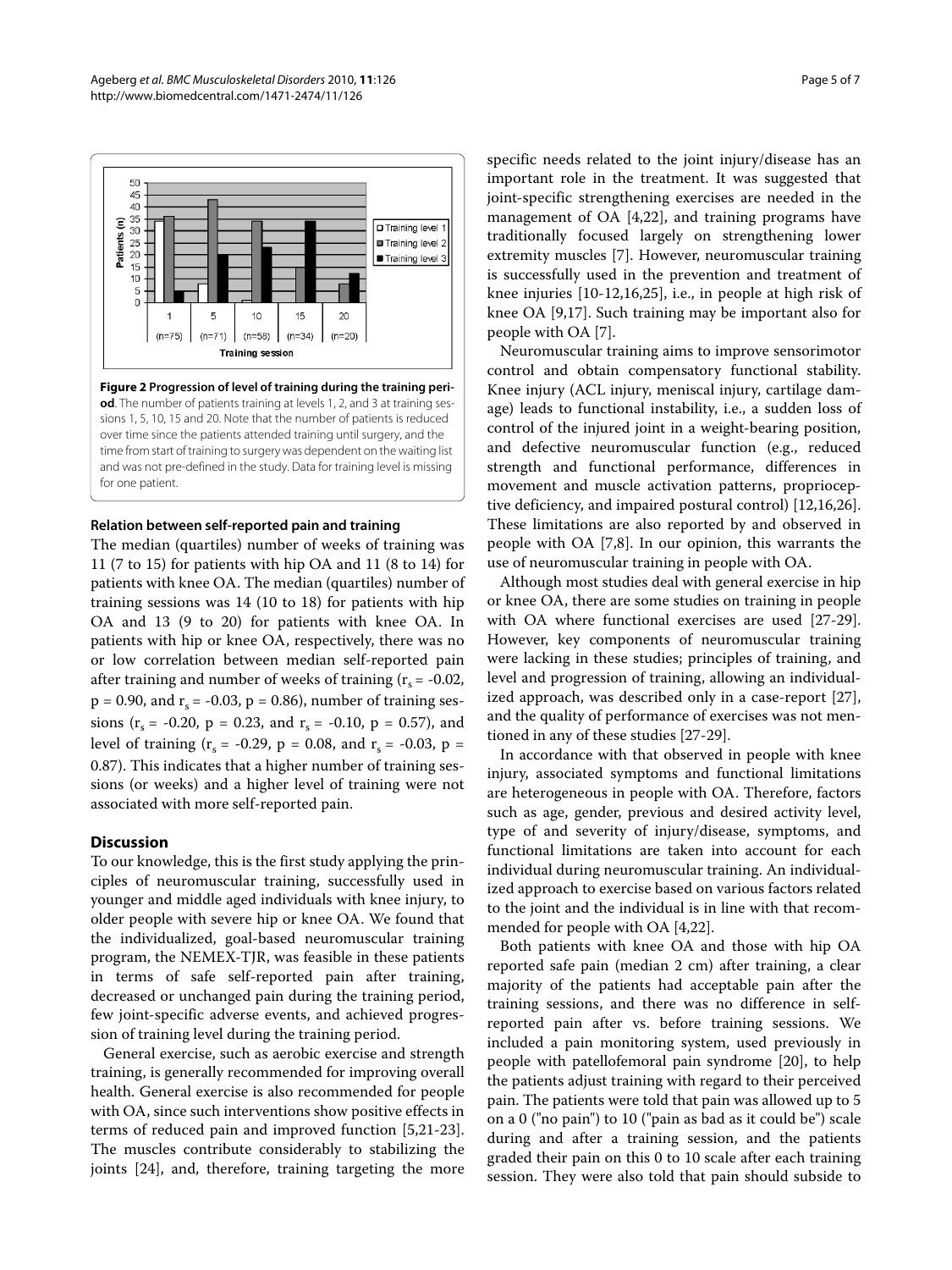"pain as usual" the day after training, and if pain did not subside, progression of training was slowed down. The patients in our study did not report pain 24 hours after training, but we found that self-reported pain was decreased or unchanged over time, indicating that pain did subside. However, to ensure this, self-reported pain immediately after and 24 hours after training can be included in future studies. The effects of the NEMEX-TJR training program on pain and symptoms remain to be studied.

There were only few  $(n = 17, 22%)$  adverse events in terms of self-reported pain > 5 on the 0 to 10 scale. The highest number of patients ( $n = 6$ ) with self-reported pain > 5 was observed after one training session only, and there were few patients ( $n = 4$ ) with self-reported pain  $> 5$ after more than 4 training sessions. Only two patients ceased training, one patient for unknown reasons and the other patient for reasons not related to the joint disease or training.

The NEMEX-TJR training program is divided into three levels of difficulty. All three training levels were used, and the training level was progressed over time. Because the training is individualized and goal-based, all patients did not progress to the third training level. The physical therapist supervising the training was experienced and specializing in training of musculoskeletal disorders, and we consider this a requirement in order to modify the exercises for each individual. Training took place in groups, to utilize the positive effects of group training in terms of more effective learning compared with individual practice sessions, and reduced costs [\[30](#page-6-19)]. As the exercises require little equipment, the training program can easily be employed in clinical settings and at home.

We found that the NEMEX-TJR training program was feasible in patients with severe hip or knee OA. Future studies should focus on the effects of the NEMEX-TJR on physical function and self-reported outcomes, doseresponse, and comparison of this training program with other treatment. Another subject for further study may be training with the aim of postponing surgery. Such an approach would be of specific value for younger patients.

#### **Conclusions**

The individualized goal-based neuromuscular training program, the NEMEX-TJR, is feasible in patients with severe hip or knee OA, in terms of safe self-reported pain following training, decreased or unchanged pain during the training period, few joint specific adverse events, and achieved progression of training level during the training period.

## **Additional material**

<span id="page-5-7"></span>**[Additional file 1](http://www.biomedcentral.com/content/supplementary/1471-2474-11-126-S1.PDF) NEMEX-TJR training program**. The NEuroMuscular EXercise training program (NEMEX) for patients with knee or hip OA assigned for total joint replacement (TJR), i.e., the NEMEX-TJR training program.

#### **Competing interests**

The authors declare that they have no competing interests.

#### **Authors' contributions**

EA contributed to the conception and design of the study, contributed to the design and adaptation of the neuromuscular training program, was responsible for acquisition, analysis and interpretation of data, drafted and critically revised the manuscript. AL contributed to the design and adaptation of the neuromuscular training program, collected the data, and critically revised the manuscript. ER contributed to the conception and design of the study, participated in interpretation of data, and critically revised the manuscript. All authors read and approved the final version.

#### **Acknowledgements**

We thank Anna Nilsdotter and Martin Sundberg at the Dept of Orthopedics, Skåne University Hospital Lund, for providing the patients for this study. Grant supporters: The Swedish Research Council, the Swedish Rheumatism Association, Region Skåne, and the Faculty of Medicine, Lund University.

#### **Author Details**

<sup>1</sup>Department of Orthopedics, Clinical Sciences Lund, Lund University, Sweden,<br><sup>2</sup>Department of Health Sciences, Lund University, Sweden and <sup>3</sup>Institute of Sports Science and Clinical Biomechanics, University of Southern Denmark, Odense, Denmark

#### Received: 19 November 2009 Accepted: 17 June 2010 Published: 17 June 2010

#### **References**

- <span id="page-5-0"></span>Zhang W, Moskowitz RW, Nuki G, Abramson S, Altman RD, Arden N, Bierma-Zeinstra S, Brandt KD, Croft P, Doherty M, et al.: OARSI recommendations for the management of hip and knee osteoarthritis, Part II: OARSI evidence-based, expert consensus guidelines**[.](http://www.ncbi.nlm.nih.gov/entrez/query.fcgi?cmd=Retrieve&db=PubMed&dopt=Abstract&list_uids=18279766)** Osteoarthritis Cartilage 2008, 16(2):137-162.
- <span id="page-5-1"></span>2. Zhang W, Moskowitz RW, Nuki G, Abramson S, Altman RD, Arden N, Bierma-Zeinstra S, Brandt KD, Croft P, Doherty M, et al.: OARSI recommendations for the management of hip and knee osteoarthritis, part I: critical appraisal of existing treatment guidelines and systematic review of current research evidenc[e](http://www.ncbi.nlm.nih.gov/entrez/query.fcgi?cmd=Retrieve&db=PubMed&dopt=Abstract&list_uids=17719803)**.** Osteoarthritis Cartilage 2007, 15(9):981-1000.
- 3. Fransen M, McConnell S: Exercise for osteoarthritis of the knee**.** Cochrane Database Syst Rev 2008:CD004376.
- <span id="page-5-8"></span>4. Bennell K, Hinman R: Exercise as a treatment for osteoarthritis**.** Curr Opin Rheumatol 2005, 17(5):634-640.
- <span id="page-5-2"></span>5. Hernandez-Molina G, Reichenbach S, Zhang B, Lavalley M, Felson DT: Effect of therapeutic exercise for hip osteoarthritis pain: results of a meta-analysis**[.](http://www.ncbi.nlm.nih.gov/entrez/query.fcgi?cmd=Retrieve&db=PubMed&dopt=Abstract&list_uids=18759315)** Arthritis Rheum 2008, 59(9):1221-1228.
- <span id="page-5-3"></span>Dauty M, Genty M, Ribinik P: Physical training in rehabilitation programs before and after total hip and knee arthroplasty**.** Ann Readapt Med Phys 2007, 50(6):462-468. 455-461
- <span id="page-5-4"></span>7. Bennell KL, Hunt MA, Wrigley TV, Lim BW, Hinman RS: Role of muscle in the genesis and management of knee osteoarthritis**.** Rheum Dis Clin North Am 2008, 34(3):731-754.
- <span id="page-5-5"></span>8. Fitzgerald GK, Piva SR, Irrgang JJ: Reports of joint instability in knee osteoarthritis: its prevalence and relationship to physical function**.** Arthritis Rheum 2004, 51(6):941-946.
- <span id="page-5-6"></span>9. Lohmander LS, Englund PM, Dahl LL, Roos EM: The long-term consequence of anterior cruciate ligament and meniscus injuries: osteoarthritis**[.](http://www.ncbi.nlm.nih.gov/entrez/query.fcgi?cmd=Retrieve&db=PubMed&dopt=Abstract&list_uids=17761605)** Am J Sports Med 2007, 35(10):1756-1769.